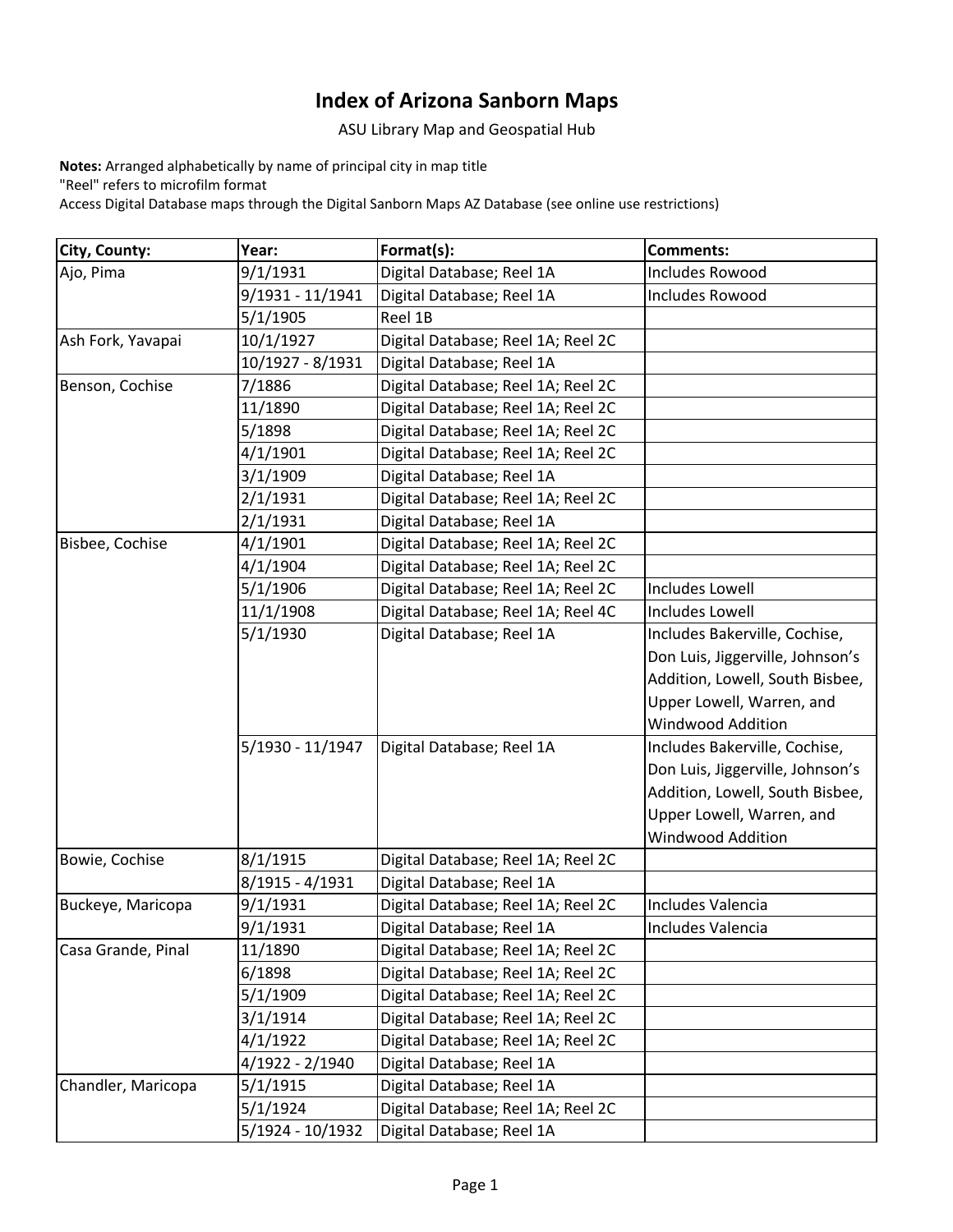| City, County:       | Year:             | Format(s):                                  | <b>Comments:</b>            |
|---------------------|-------------------|---------------------------------------------|-----------------------------|
| Clarkdale, Yavapai  | 10/1/1915         | Digital Database; Reel 1A; Reel 2C          |                             |
|                     |                   | 10/1915 - 12/1938 Digital Database; Reel 1A |                             |
|                     |                   |                                             |                             |
| Clifton, Greenlee   | 4/1893            | Digital Database; Reel 1A                   |                             |
|                     | 5/1/1901          | Digital Database; Reel 1A; Reel 2C          | Includes Morenci            |
|                     | 5/1/1904          | Digital Database; Reel 1A; Reel 2C          |                             |
|                     | 10/1/1908         | Digital Database; Reel 1A; Reel 2C          |                             |
|                     | 6/1/1914          | Digital Database; Reel 1A; Reel 2C          |                             |
|                     | 6/1914 - 12/1948  | Digital Database; Reel 1A                   |                             |
| Cochise, Cochise    | 8/1/1927          | Digital Database; Reel 1A; Reel 2C          |                             |
|                     | 8/1/1927          | Digital Database; Reel 1A                   |                             |
| Congress, Yavapai   | 7/1/1901          | Digital Database; Reel 1A; Reel 2C          |                             |
|                     | 12/1/1910         | Digital Database; Reel 1A; Reel 2C          |                             |
|                     | 12/1/1910         | Digital Database; Reel 1A                   |                             |
| Coolidge, Pinal     | 9/1/1931          | Digital Database; Reel 1A; Reel 2C          |                             |
|                     | 9/1931 -1/1939    | Digital Database; Reel 1A                   |                             |
| Cottonwood, Yavapai | 1/1/1939          | Digital Database; Reel 1A; Reel 2C          |                             |
|                     | 1/1/1939          | Digital Database; Reel 1A                   |                             |
| Courtland, Cochise  | 8/1/1927          | Digital Database; Reel 1A; Reel 2C          |                             |
|                     | 8/1/1927          | Digital Database; Reel 1A                   |                             |
| Douglas, Cochise    | 4/1/1904          | Digital Database; Reel 1A                   |                             |
|                     | 1/1/1909          | Digital Database; Reel 1A                   |                             |
|                     | 7/1/1914          | Digital Database; Reel 1A                   | <b>Includes Pirtleville</b> |
|                     | 12/1/1929         | Digital Database; Reel 1A                   | Includes Pirtleville        |
|                     | 12/1929 - 12/1947 | Digital Database; Reel 1A                   | Includes Pirtleville        |
|                     |                   |                                             |                             |
|                     | 5/9/1905          | Reel 1B                                     |                             |
| Duncan, Greenlee    | 6/1/1914          | Digital Database; Reel 1A                   |                             |
|                     | 7/1/1927          | Digital Database; Reel 1A; Reel 2C          |                             |
|                     | 7/1927 - 3/1931   | Digital Database; Reel 1A                   |                             |
| Flagstaff, Coconino | 10/1890           | Digital Database; Reel 1A; Reel 2C          |                             |
|                     | 12/1892           | Digital Database; Reel 1A; Reel 2C          |                             |
|                     | 7/1895            | Digital Database; Reel 1A; Reel 2C          | <b>Includes Milton</b>      |
|                     | 10/1/1901         | Digital Database; Reel 1A; Reel 2C          | <b>Includes Milton</b>      |
|                     | 10/1/1910         | Digital Database; Reel 1A; Reel 2C          | <b>Includes Milton</b>      |
|                     | 1/1/1916          | Digital Database; Reel 1A; Reel 2C          | <b>Includes Milton</b>      |
|                     | 1/1916 - 9/1948   | Digital Database; Reel 1A                   |                             |
|                     | 5/11/1905         | Reel 1B                                     |                             |
| Florence, Pinal     | 11/1890           | Digital Database; Reel 1A; Reel 2C          |                             |
|                     | 5/1898            | Digital Database; Reel 1A; Reel 2C          |                             |
|                     | 2/1/1911          | Digital Database; Reel 1A; Reel 2C          |                             |
|                     | 6/1/1915          | Digital Database; Reel 1A; Reel 2C          |                             |
|                     | 6/1915 - 12/1941  | Digital Database; Reel 1A                   |                             |
| Gila Bend, Maricopa | 8/1/1931          | Digital Database; Reel 1A; Reel 2C          |                             |
|                     | 8/1/1931          | Digital Database; Reel 1A                   |                             |
| Gilbert, Maricopa   | 4/1/1923          | Digital Database; Reel 1A                   |                             |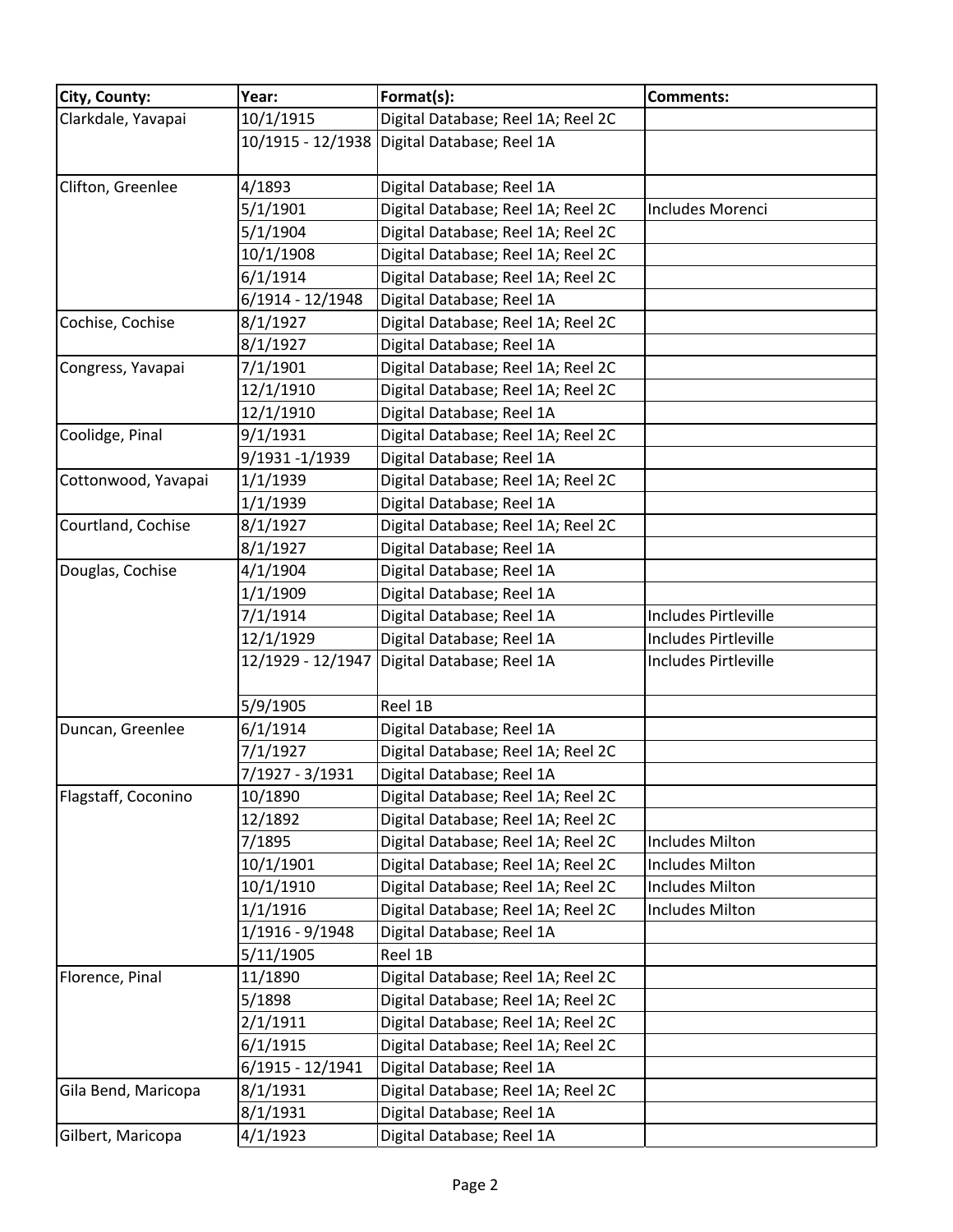| City, County:     | Year:             | Format(s):                         | <b>Comments:</b>                |
|-------------------|-------------------|------------------------------------|---------------------------------|
|                   | 4/1923 - 5/1931   | Digital Database; Reel 1A          |                                 |
| Glendale          | 4/1/1915          | Digital Database; Reel 1A; Reel 2C |                                 |
|                   | 5/1/1924          | Digital Database; Reel 1A; Reel 2C |                                 |
|                   | 5/1924 - 11/1948  | Digital Database; Reel 1A          |                                 |
|                   | 5/6/1905          | Reel 1B                            |                                 |
| Globe, Gila       | 5/1893            | Digital Database; Reel 2A; Reel 2C |                                 |
|                   | 5/1898            | Digital Database; Reel 2A; Reel 2C |                                 |
|                   | 4/1/1901          | Digital Database; Reel 2A; Reel 2C |                                 |
|                   | 8/1/1904          | Digital Database; Reel 2A; Reel 2C |                                 |
|                   | 8/1/1906          | Digital Database; Reel 2A; Reel 2C |                                 |
|                   | 2/1/1909          | Digital Database; Reel 2A; Reel 2C |                                 |
|                   | 4/1/1911          | Digital Database; Reel 2A; Reel 2C |                                 |
|                   | 4/1/1929          | Digital Database; Reel 2A; Reel 2C |                                 |
|                   | 4/1929 - 12/1948  | Digital Database; Reel 2A          | <b>Includes Central Heights</b> |
|                   | 5/10/1905         | Reel 1B                            |                                 |
| Hayden, Gila      | 9/1/1927          | Digital Database; Reel 2A; Reel 2C |                                 |
|                   | 9/1927 - 5/1931   | Digital Database; Reel 2A          |                                 |
| Holbrook, Navajo  | 11/1890           | Digital Database; Reel 2A          |                                 |
|                   | 4/1898            | Digital Database; Reel 2A; Reel 2C |                                 |
|                   | 10/1/1910         | Digital Database; Reel 2A; Reel 2C |                                 |
|                   | 2/1/1916          | Digital Database; Reel 2A; Reel 2C |                                 |
|                   | 11/1/1927         | Digital Database; Reel 2A; Reel 2C |                                 |
|                   | 9/1/1943          | Digital Database; Reel 2A          |                                 |
|                   | 9/1/1943          | Digital Database; Reel 2A          |                                 |
|                   | 5/1/1905          | Reel 1B                            |                                 |
| Humboldt, Yavapai | 9/1/1917          | Digital Database; Reel 2A; Reel 2C |                                 |
|                   | 9/1917 - 6/1931   | Digital Database; Reel 2A          |                                 |
| Jerome, Yavapai   | 5/1898            | Digital Database; Reel 2A; Reel 2C |                                 |
|                   | 9/1/1901          | Digital Database; Reel 2A; Reel 2C |                                 |
|                   | 10/1/1910         | Digital Database; Reel 2A; Reel 4C |                                 |
|                   | 9/1/1917          | Digital Database; Reel 2A; Reel 2C |                                 |
|                   | 7/1/1924          | Digital Database; Reel 2A; Reel 2C |                                 |
|                   | 7/1924 - 12/1938  | Digital Database; Reel 2A          |                                 |
| Kingman, Mohave   | 10/1890           | Digital Database; Reel 2A; Reel 2C |                                 |
|                   | 7/1896            | Digital Database; Reel 2A; Reel 2C |                                 |
|                   | 4/1898            | Digital Database; Reel 2A; Reel 2C |                                 |
|                   | 10/1/1901         | Digital Database; Reel 2A; Reel 2C |                                 |
|                   | 9/1/1910          | Digital Database; Reel 2A; Reel 2C |                                 |
|                   | 3/1/1916          | Digital Database; Reel 2A; Reel 2C |                                 |
|                   | 3/1/1923          | Digital Database; Reel 2A; Reel 2C |                                 |
|                   | $3/1923 - 9/1948$ | Digital Database; Reel 2A          |                                 |
| Mesa, Maricopa    | 5/1898            | Digital Database; Reel 2A; Reel 2C |                                 |
|                   | 4/1/1901          | Digital Database; Reel 2A; Reel 2C |                                 |
|                   | 2/1/1911          | Digital Database; Reel 2A; Reel 2C |                                 |
|                   | 5/1/1915          | Digital Database; Reel 2A; Reel 2C |                                 |
|                   | 4/1/1923          | Digital Database; Reel 2A; Reel 2C |                                 |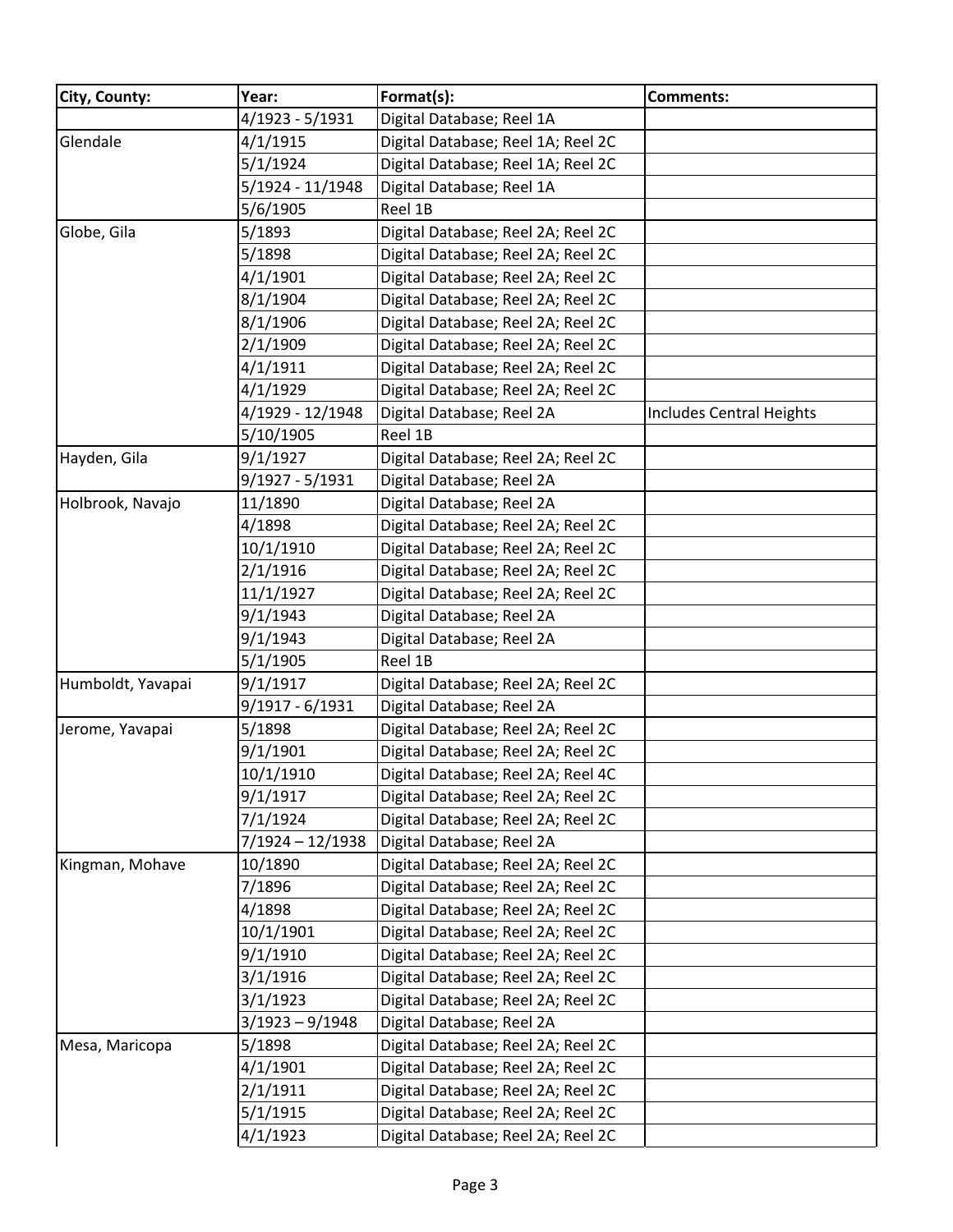| City, County:         | Year:              | Format(s):                          | <b>Comments:</b>                               |
|-----------------------|--------------------|-------------------------------------|------------------------------------------------|
|                       | 4/1923 - 11/1948   | Digital Database; Reel 2A           |                                                |
|                       | 5/10/1905          | Reel 1B                             |                                                |
| Miami, Gila           | 9/1/1915           | Digital Database; Reel 2A; Reel 2C  | Includes Lower Miami                           |
|                       | 12/1/1917          | Digital Database; Reel 2A; Reel 2C  | <b>Includes Lower Miami</b>                    |
|                       | 6/1/1922           | Digital Database; Reel 2A; Reel 2C  | Includes Lower Miami, East                     |
|                       |                    |                                     | Miami, and Claypool                            |
|                       | $6/1923 - 11/1948$ | Digital Database; Reel 2A           | Includes Lower Miami, East                     |
|                       |                    |                                     | Miami, and Claypool                            |
|                       | 5/10/1905          | Reel 1B                             |                                                |
| Morenci, Greenlee     | 6/1/1904           | Digital Database; Reel 2A; Reel 2C  |                                                |
|                       | 10/1/1908          | Digital Database; Reel 2A; Reel 2C  | Includes New Town                              |
|                       | 4/1/1911           | Digital Database; Reel 2A; Reel 2C  | <b>Includes New Town</b>                       |
|                       | 4/1911-3/1931      | Digital Database; Reel 2A           | <b>Includes New Town</b>                       |
| Naco, Cochise         | 4/1/1904           | Digital Database; Reel 2A; Reel 3C  |                                                |
|                       | 1/1/1909           | Digital Database; Reel 2A; Reel 3C  |                                                |
|                       | $1/1909 - 3/1931$  | Digital Database; Reel 2A           |                                                |
| Nogales, Santa Cruz   | 11/1890            | Digital Database; Reel 2A           |                                                |
|                       | 4/1893             | Digital Database; Reel 2A           |                                                |
|                       | 5/1898             | Digital Database; Reel 2A           |                                                |
|                       | 4/1/1901           | Digital Database; Reel 2A           |                                                |
|                       | 3/1/1909           | Digital Database; Reel 2A; Reel 3C  | Includes Magdalena District,<br>Sonora, Mexico |
|                       | 4/1/1917           | Digital Database; Reel 2A; Reel 3C  | Includes Nogales, Mexico                       |
|                       | 11/1/1930          | Digital Database; Reel 2A; Reel 3C  |                                                |
|                       | 1/1/1931           | Reel 3C                             |                                                |
|                       | $11/1930 -$        | Digital Database; Reel 2A           |                                                |
|                       | 12/1933            |                                     |                                                |
| Parker, Yuma          | 9/1/1917           | Digital Database; Reel 2A; Reel 3C  |                                                |
|                       | 9/1/1917           | Digital Database; Reel 2A           |                                                |
| Patagonia, Santa Cruz | 9/1/1927           | Digital Database; Reel 2A; Reel 3C  | Includes Fairbank                              |
|                       | 9/1/1927           | Digital Database; Reel 2A           | Includes Fairbank                              |
|                       | 4/14/1905          | Reel 1B                             |                                                |
| Pearce, Cochise       | 8/1/1927           | Digital Database; Reel 2A; Reel 3C  |                                                |
|                       | 8/1/1927           | Digital Database; Reel 2A           |                                                |
| Peoria, Maricopa      | 6/1/1927           | Digital Database; Reel 2A; Reel 3C  |                                                |
|                       | $6/1927 - 5/1931$  | Digital Database; Reel 2A           |                                                |
| Phoenix, Maricopa     | 1/1889             | Digital Database; Reel 3A; Reel 1C  |                                                |
|                       | 11/1890            | Digital Database; Reel 3A           |                                                |
|                       | 6/1893             | Digital Database; Reel 3A           |                                                |
|                       | 7/1/1901           | Digital Database; Reel 3A           |                                                |
|                       | 1/1/1911           | Digital Database; Reel 3A; Reel 1C  |                                                |
|                       | 3/29/1905          | Digital Database; Reel 3A; Reel 1C  |                                                |
|                       | $1916 - 10/1946;$  | Digital Database; Reel 3A; Reel 1C; |                                                |
|                       | Reprinted 1947     | vol. 2 Bound (AZHF)                 |                                                |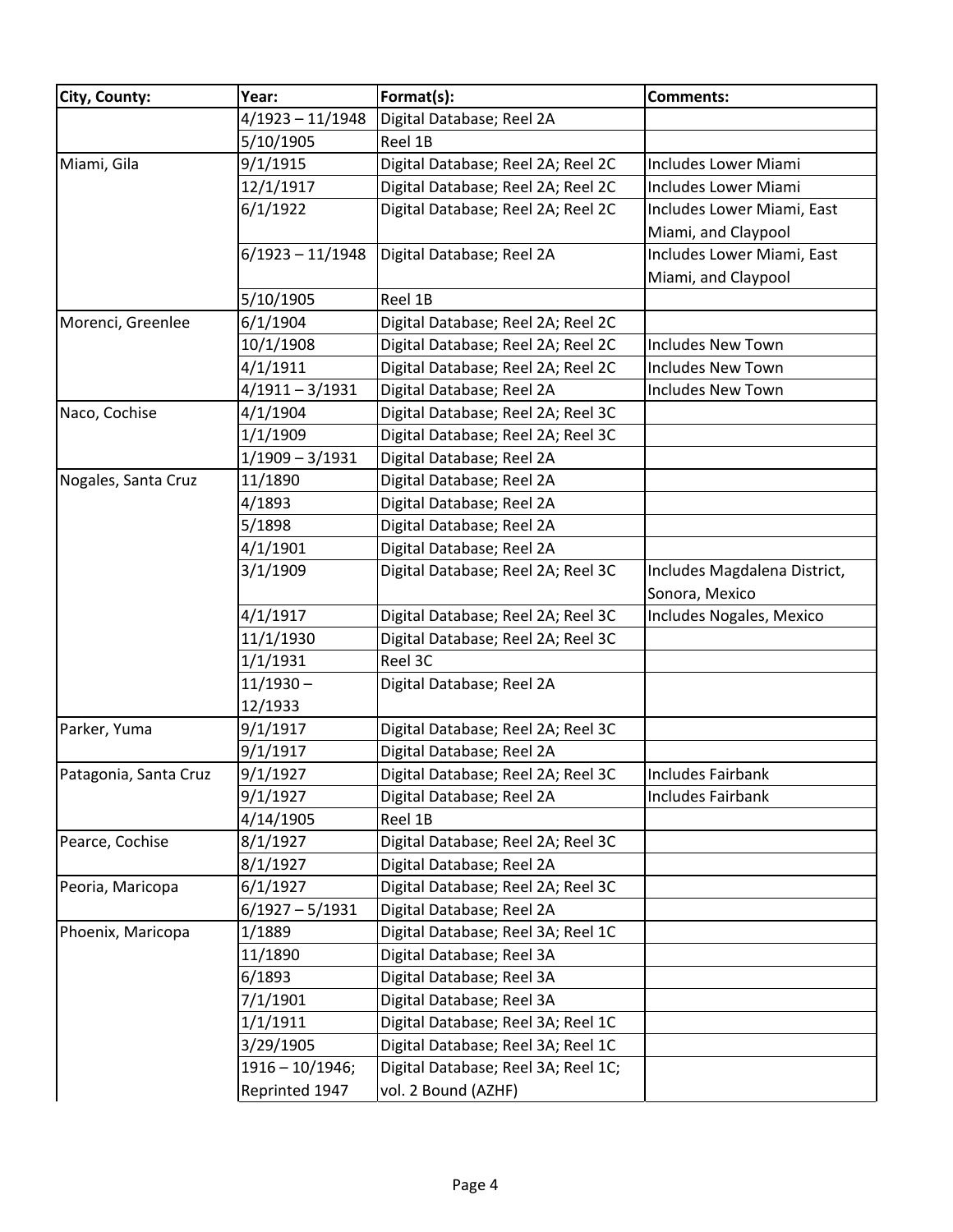| City, County:        | Year:             | Format(s):                         | <b>Comments:</b>               |
|----------------------|-------------------|------------------------------------|--------------------------------|
|                      | $1915 - 12/1949,$ | Digital Database; Reel 3A; Bound   |                                |
|                      | vol.1, 1915-      |                                    |                                |
|                      | 11/1949           |                                    |                                |
|                      | $1915 - 12/1949,$ | Digital Database; Reel 3A; Bound   |                                |
|                      | vol.2, 1915-      |                                    |                                |
|                      | 12/1949           |                                    |                                |
|                      | 1958 vol.3, 1958  | Digital Database; Bound            |                                |
|                      | 5/16/1905         | Reel 2B                            |                                |
|                      | 5/21/1905         | Reel 1B                            |                                |
| Prescott, Yavapai    | 10/1890           | Digital Database; Reel 3A; Reel 3C |                                |
|                      | 7/1895            | Digital Database; Reel 3A; Reel 3C |                                |
|                      | 8/1/1901          | Digital Database; Reel 3A; Reel 3C |                                |
|                      | 12/1/1910         | Digital Database; Reel 3A; Reel 3C |                                |
|                      | 6/1/1924          | Digital Database; Reel 3A; Reel 3C |                                |
|                      | $6/1924 - 9/1948$ | Digital Database; Reel 3A          |                                |
|                      | 5/10/1905         | Reel 2B                            |                                |
| Ray, Pinal           | 6/1/1915          | Digital Database; Reel 3A; Reel 3C |                                |
|                      | 5/1/1919          | Digital Database; Reel 3A; Reel 3C | Includes Boyd Heights Addition |
|                      | $5/1919 - 5/1931$ | Digital Database; Reel 3A          | Includes Boyd Heights Addition |
| Safford, Graham      | 5/1/1901          | Digital Database; Reel 3A; Reel 3C |                                |
|                      | 2/1/1909          | Digital Database; Reel 3A; Reel 3C |                                |
|                      | 8/1/1915          | Digital Database; Reel 3A; Reel 3C | Includes Layton                |
|                      | 2/1/1941          | Digital Database; Reel 3A          | Includes Layton                |
|                      | 2/1/1941          | Digital Database; Reel 3A          | Includes Layton                |
|                      | 5/1/1905          | Reel 2B                            |                                |
| Solomonville, Graham | 4/1/1901          | Digital Database; Reel 3A; Reel 3C |                                |
|                      | 2/1/1909          | Digital Database; Reel 3A; Reel 3C |                                |
|                      | $2/1909 - 2/1940$ | Digital Database; Reel 3A          |                                |
| Somerton, Yuma       | 5/1/1920          | Digital Database; Reel 3A          |                                |
|                      | 1/1/1926          | Digital Database; Reel 3A          |                                |
|                      | $1/1926 - 5/1930$ | Digital Database; Reel 3A          |                                |
| Sonora, Pinal        | 7/1/1915          | Digital Database; Reel 3A; Reel 3C |                                |
|                      | 6/1/1919          | Digital Database; Reel 3A; Reel 3C |                                |
|                      | $6/1919 - 5/1931$ | Digital Database; Reel 3A          |                                |
| Superior, Pinal      | 5/1/1919          | Digital Database; Reel 3A; Reel 3C |                                |
|                      | 6/1/1926          | Digital Database; Reel 3A; Reel 3C |                                |
|                      | 6/1926 - 12/1948  | Digital Database; Reel 3A          |                                |
| Tempe, Maricopa      | 11/1890           | Digital Database; Reel 3A; Reel 3C |                                |
|                      | 5/1893            | Digital Database; Reel 3A; Reel 3C |                                |
|                      | 5/1898            | Digital Database; Reel 3A; Reel 3C |                                |
|                      | 5/1/1901          | Digital Database; Reel 3A; Reel 3C |                                |
|                      | 2/1/1911          | Digital Database; Reel 3A; Reel 3C |                                |
|                      | 5/1/1915          | Digital Database; Reel 3A          |                                |
|                      | 10/1/1927         | Digital Database; Reel 3A; Reel 3C |                                |
|                      | $10/1927 -$       | Digital Database; Reel 3A          |                                |
|                      | 11/1948           |                                    |                                |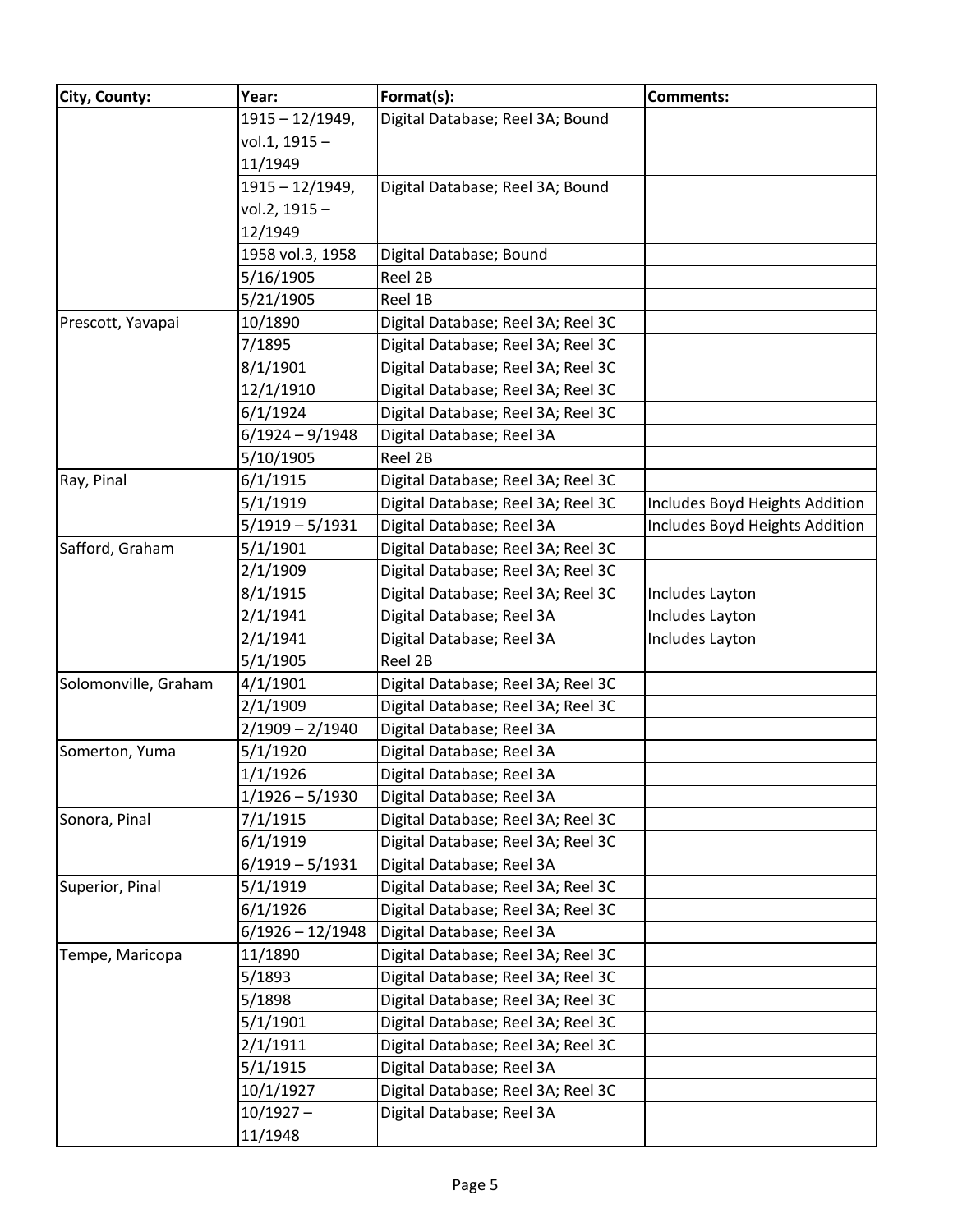| City, County:        | Year:              | Format(s):                          | <b>Comments:</b> |
|----------------------|--------------------|-------------------------------------|------------------|
| Thatcher, Graham     | 8/1/1915           | Digital Database; Reel 3A; Reel 3C  |                  |
|                      | 8/1915-2/1940      | Digital Database; Reel 3A           |                  |
| Tombstone, Cochise   | 7/1886             | Digital Database; Reel 3A; Reel 4C  |                  |
|                      | 1/1889             | Digital Database; Reel 3A; Reel 4C  |                  |
|                      | 5/1/1904           | Digital Database; Reel 3A; Reel 3C  |                  |
|                      | 1/1/1909           | Digital Database; Reel 3A; Reel 3C  |                  |
|                      | $1/1909 - 2/1931$  | Digital Database; Reel 3A           |                  |
| Tucson, Pima         | 4/1883             | Reel 3C                             |                  |
|                      | 7/1886             | Digital Database; Reel 4A; Reel 1C  |                  |
|                      | 1/1889             | Digital Database; Reel 4A; Reel 1C  |                  |
|                      | 8/1896             | Digital Database; Reel 4A; Reel 1C  |                  |
|                      | 3/1/1901           | Digital Database; Reel 4A; Reel 1C; |                  |
|                      |                    | Reel 3C                             |                  |
|                      | 5/1/1909           | Digital Database; Reel 4A; Reel 1C; |                  |
|                      |                    | Reel 3C                             |                  |
|                      | 4/2/1905           | Digital Database; Reel 4A; Reel 1C  |                  |
|                      | $1919 - 10/1947;$  | Digital Database; Reel 4A; Reel 1C  |                  |
|                      | Reprinted 1948     |                                     |                  |
|                      | 1919 - 10/1949     | Digital Database; Reel 4A           |                  |
|                      | 5/16/1905          | Reel 2B                             |                  |
|                      | 5/21/1905          | Reel 2B                             |                  |
| Wickenburg, Maricopa | 10/1/1915          | Digital Database; Reel 4A; Reel 3C  |                  |
|                      | 6/1/1931           | Digital Database; Reel 4A; Reel 3C  |                  |
|                      | 6/1/1931           | Digital Database; Reel 4A           |                  |
| Willcox, Cochise     | 4/1893             | Digital Database; Reel 4A; Reel 3C  |                  |
|                      | 2/1/1909           | Digital Database; Reel 4A; Reel 4C  |                  |
|                      | 8/1/1927           | Digital Database; Reel 4A; Reel 3C  |                  |
|                      | $8/1927 - 4/1931$  | Digital Database; Reel 4A           |                  |
| Williams, Coconino   | 12/1892            | Digital Database; Reel 4A; Reel 3C  |                  |
|                      | 4/1898             | Digital Database; Reel 4A; Reel 3C  |                  |
|                      | 10/1/1901          | Digital Database; Reel 4A; Reel 3C  |                  |
|                      | 10/1/1910          | Digital Database; Reel 4A; Reel 3C  |                  |
|                      | $10/1910 - 7/1948$ | Digital Database; Reel 4A           |                  |
| Winkelman, Gila      | 7/1/1915           | Digital Database; Reel 4A; Reel 3C  |                  |
|                      | 5/1/1919           | Digital Database; Reel 4A; Reel 3C  |                  |
|                      | $5/1919 - 5/1931$  | Digital Database; Reel 4A           |                  |
|                      | 4/14/1905          | Reel 2B                             |                  |
| Winslow, Navajo      | 11/1890            | Digital Database; Reel 4A; Reel 3C  |                  |
|                      | 12/1892            | Digital Database; Reel 4A; Reel 3C  |                  |
|                      | 4/1898             | Digital Database; Reel 4A           |                  |
|                      | 9/1/1901           | Digital Database; Reel 4A; Reel 3C  |                  |
|                      | 11/1/1910          | Digital Database; Reel 4A; Reel 3C  |                  |
|                      | 1/1/1916           | Digital Database; Reel 4A; Reel 3C  |                  |
|                      | 11/1/1927          | Digital Database; Reel 4A; Reel 3C  |                  |
|                      | 11/1927 - 9/1948   | Digital Database; Reel 4A           |                  |
| Yuma, Yuma           | 6/1893             | Digital Database; Reel 4A; Reel 3C  |                  |